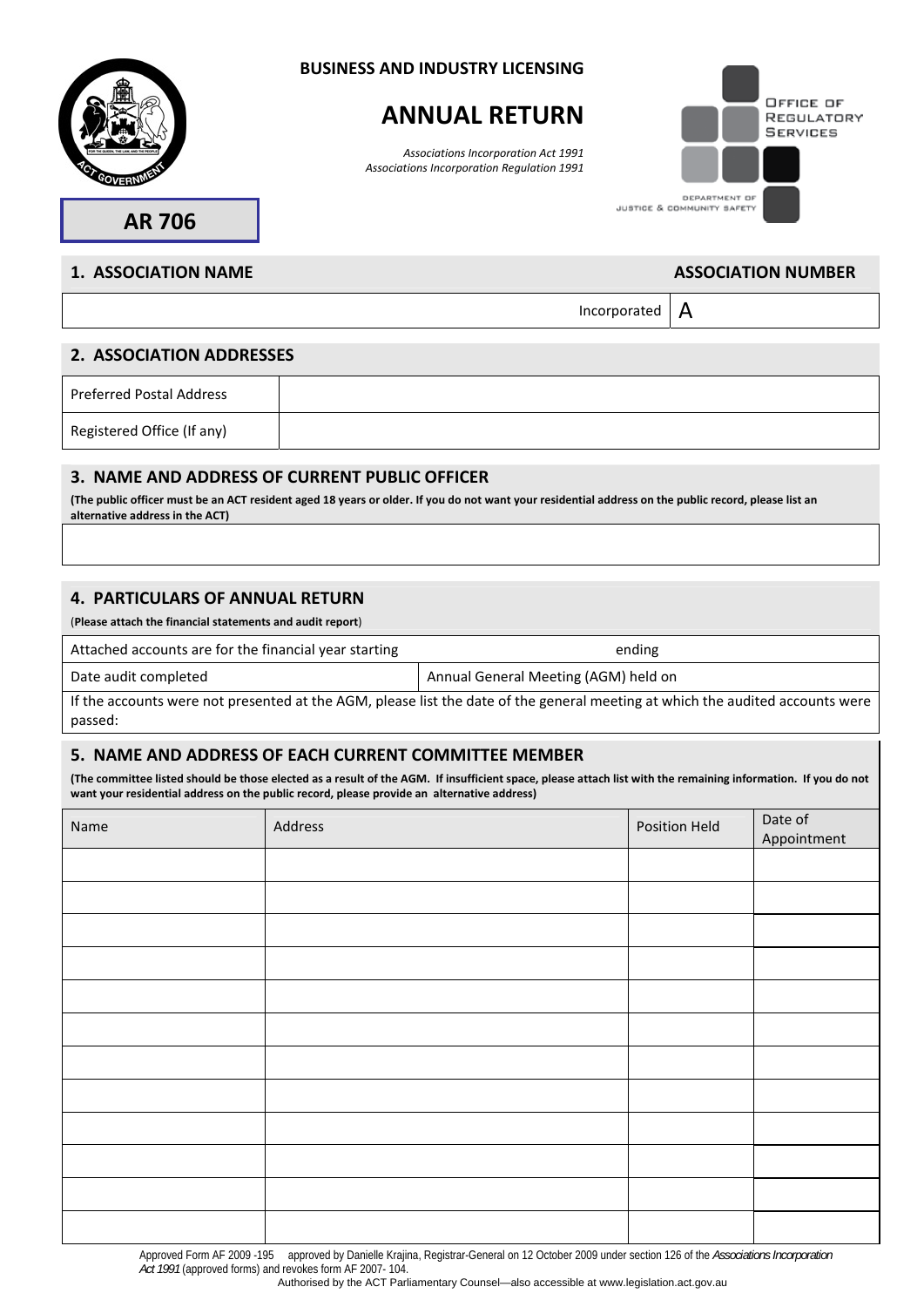#### Page 2 of 3 **6. REGISTER OF MEMBERS**

| Number of Current Members | Address at which the register of members may be viewed |
|---------------------------|--------------------------------------------------------|
|                           |                                                        |

## **7. FINANCIAL INFORMATION**

| Name of Financial Institution | <b>Branch Location</b> |
|-------------------------------|------------------------|
|                               |                        |
|                               |                        |
|                               |                        |

 $\Box$ 

# **8. CATEGORY OF ASSOCIATION**

(Tick the box that applies to the association)

If the association's gross receipts exceed \$500,000 the association is prescribed under S.76 of the Act. The auditor must be a registered company auditor under the *Corporations Act 2001 (Commonwealth).*

If the association's gross receipts and/or assets exceed \$150,000 or the association has more than 1,000 members or has a licence issued under the *ACT Liquor Act 1975*, the association is prescribed under S.74(3) of the Act. The auditor must either be a registered company auditor under the *Corporations Act 2001 (Commonwealth)* or be a current  $\Box$ member of the Institute of Chartered Accountants in Australia or the National Institute of Accountants or CPA Australia. The auditor cannot be an officer, partner, employer or employee of the association, or of an officer of the association, or of an employee of an officer.

If the above do not apply the association is not prescribed and the auditor need not hold qualifications. Accounts may be audited by a person who is not an officer of the association or a person who has prepared or assisted in the  $\Box$ preparation of the accounts.

### **9. PARTICULARS OF AUDITOR**

| Full Name and address of Auditor | Qualifications of auditor (If<br>applicable) |
|----------------------------------|----------------------------------------------|
|                                  |                                              |

# **10. SIGNATURE OF AUDITOR**

 $\overline{a}$ 

**(Please provide this only if the Auditor has not signed the audit report)**

I have audited the attached financial statements of the association. In my opinion:

a) the financial statements of the association are properly drawn up;

- i. so far as to give a true and fair view of the matters required by subsection 72(2) of the Act to be dealt with in the accounts for the financial year reported on;
- ii. in accordance with the provisions of the Act; and
- iii. in accordance with proper accounting standards

b) proper accounting and other records have been kept by the association.

c) the audit was conducted in accordance with the rules of the association.

Auditor's Signature

# **PRIVACY STATEMENT**

Section 9 of the *Associations Incorporation Act 1991* provides for the Register-General to collect the information for the purpose of establishing and maintaining the register of incorporated associations. The register is available for search in accordance with section 11 of the Act, to any person upon payment of a fee. The register is also made available to a range of government agencies for law enforcement, administrative and statistical purposes.